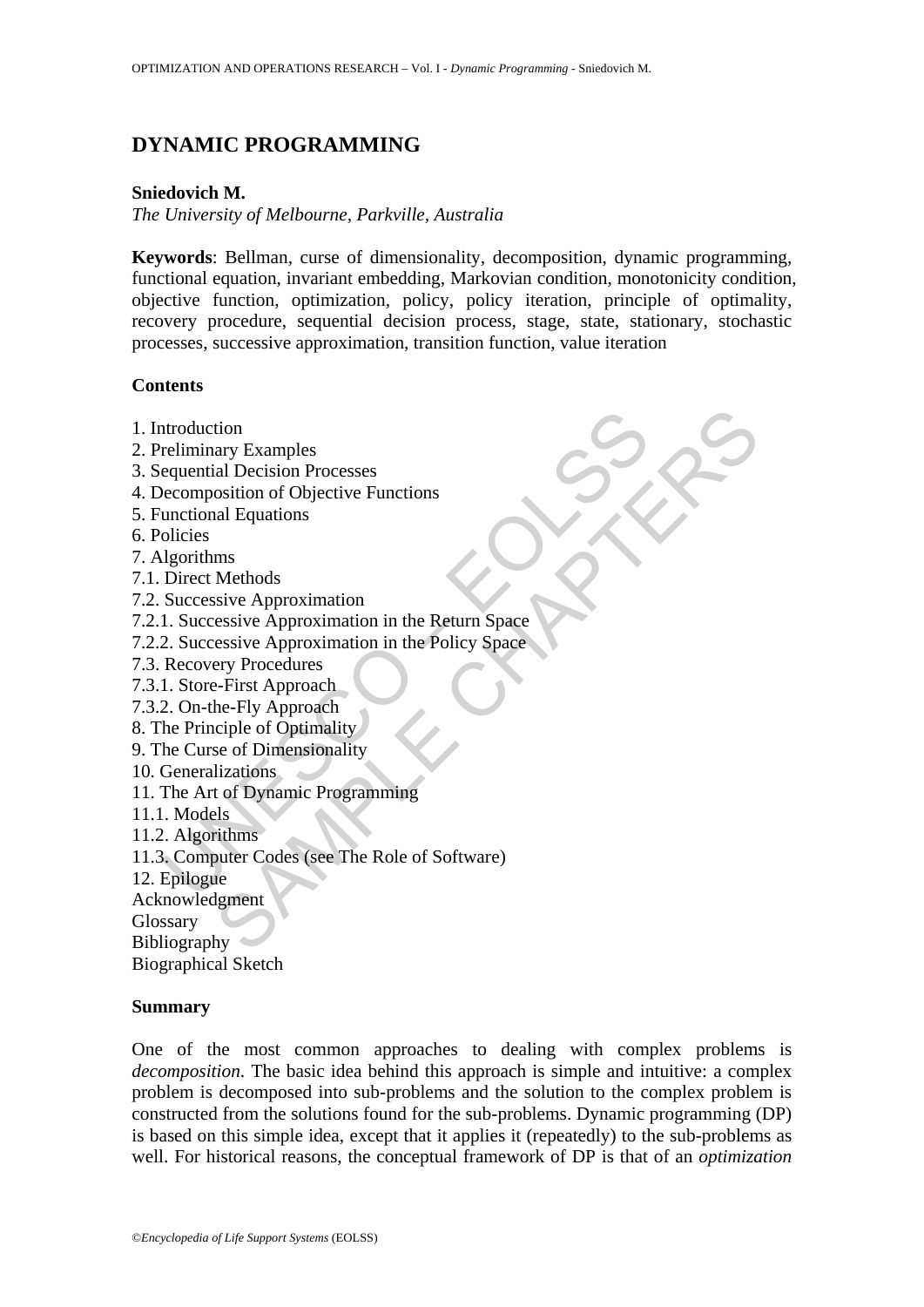*problem* cast as a *sequential decision problem*. That is, in its traditional role DP deals with situations where a sequence of decisions is to be made so as to optimize a given function of the decisions variables subject to some constraints imposed on these variables. In this framework decomposition is achieved by fixing a decision and considering the (sub) problem associated with the remaining decisions. This leads to a *functional equation* stipulating the relationship between the optimal values attained by the objective functions of the sub-problems. The optimal solution to the original problem is obtained by solving this functional equation. Needless to say, for this strategy to make sense and provide an optimal solution to the original problem, the subproblems generated by the decomposition scheme must be consistent with the original problem. This consistency property is captured by what Richard Bellman—the Father DP—called *the principle of optimality*, which over the years has become synonymous with DP.

## **1. Introduction**

**Accelemiate Space Space Space Space Space Space Space Space CI and the syable system and stected the foundation of a new approach to problem solving man stected the foundation of a new approach to problem solving y as Dy** In 1952 a young mathematician by the name of Richard Bellman published a very short article—in fact 4 pages long—entitled *On the Theory of Dynamic Programming*. In it Bellman sketched the foundation of a new approach to problem solving—widely known today as Dynamic Programming (DP). This approach offers practical problem solving tools in many diverse application areas such as network optimization (see *Graph and Network Optimization*), project management, decision analysis (see *Decision Trees and Influence Diagrams*), reservoir control, inventory problems, artificial intelligence, computer science, agriculture, forestry, finance, biology, cutting stock, quality control, reliability, publishing and text processing, resource allocation, medicine, military and recreation. This list is not complete.

ction<br>colong mathematician by the name of Richard Bellman published a very fact 4 pages long—entitled *On the Theory of Dynamic Programming*.<br>etched the foundation of a new approach to problem solving—widely kny<br>amay dive Although numerous books and articles have been written on DP, the question "What is DP?" is as relevant today as it was 50 years ago, perhaps even more so. For as Bellman warned at the outset, although DP is based on extremely basic principles, it is difficult to capture its essence in a straightforward, rigid, mathematical formalism. Indeed, it is the opinion of many experts, that a number of important aspects of DP are more art than science. One of the manifestations of this fact is the popular "learn/teach DP by example" strategy with regard to DP teaching and learning. This is not to say that it is difficult to compose a comprehensive, rigorous, formal mathematically oriented formulation for DP. In fact, this has been done numerous times since the mid-1950s. What is difficult is to accomplish this and yet keep the formulation simple, easy to grasp and useful.

As indicated above, Bellman was fully aware of this fact and his first book on DP dated 1957—was written with this issue in mind. This, needless to say, attracted a fair bit of criticism from scholars who argued that Bellman's formulation of DP was not rigorous. It is not surprising therefore that attempts have been made in the 1960s and 1970s to develop more rigorous mathematical formulations for DP.

This early chapter in the history of DP is vividly reflected in the present state of the art and thus naturally has its impact on the present discussion. However, it will be constructive to begin our guided tour with a rather abstract description of DP: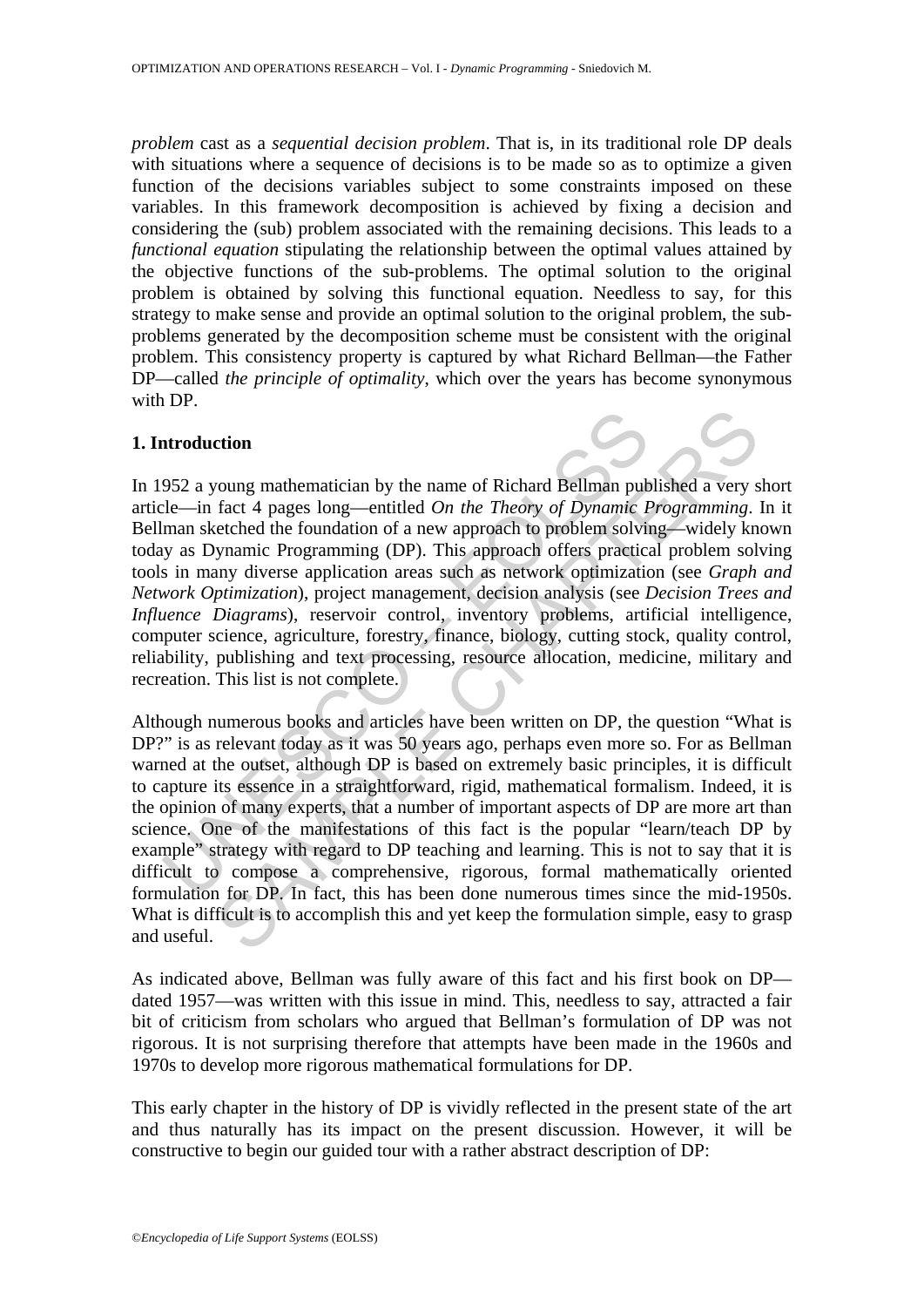DP is an approach to *problem solving* utilizing the following meta strategy:

- **Step 1**: Generalize your problem by transforming it into a *family* of related problems using one or more features of the problem as *parameters*.
- **Step 2**: Derive *a functional equation* relating the solutions to each of these problems to the solutions of the others.
- **Step 3**: *Solve* the functional equation.
- **Step 4**: Use the solution to the functional equation to *recover* a solution to your particular problem.

As clearly demonstrated by several generations of students all over the world, this is easier said than done, hence the notion "the art of DP".

Before we translate the above recipe into something more concrete, it will be instructive to apply it to four seemingly disparate but representative problems.

## **2. Preliminary Examples**

or we translate the above recipe into something more concrete, it<br>pply it to four seemingly disparate but representative problems.<br> **reliminary Examples**<br>
objective of the four examples examined in this section is two<br>
tr translate the above recipe into something more concrete, it will be instructed for the four seemingly disparate but representative problems.<br> **AMPLE CHAPTERS**<br>
STRIPTERS in action and to sketch the general profiles of pro The objective of the four examples examined in this section is two-fold, namely to illustrate the above recipe in action and to sketch the general profiles of problems that DP is usually applied to. With regard to the latter, note that the first example is *a computational problem*, the second is a *proof problem*, the third is a *decision problem* and the fourth is an *optimization problem*. Each problem is defined by a short description of a given object and a task to be performed in relation to it.

We have purposely chosen the first two problems to be very simple and well known so as to emphasize that DP is very pervasive and that it is used daily by numerous persons most of which are not aware of the fact that they use DP.

## **Example 1**:

Given: A list of numbers,  $\mathbf{x} = (x_1, ..., x_m)$ .

Task: Compute the sum of the elements of the list.

**Step 1**: The task is to compute the value of  $x_1 + \cdots + x_m$ . Thus, a simple way to generalize the given problem and create out of it a family of related problems is to consider the task of computing the *partial sums* of *x*. That is, let

$$
Sum(n) := x_1 + \dots + x_n, n = 1, 2, \dots, m
$$
\n(1)

so that now we have to solve *m* problems.

**Step 2**: From the definition of *Sum(n)* it follows that

$$
Sum(n + 1) = Sum(n) + x_{n+1}, n = 1, 2, ..., m - 1.
$$
\n(2)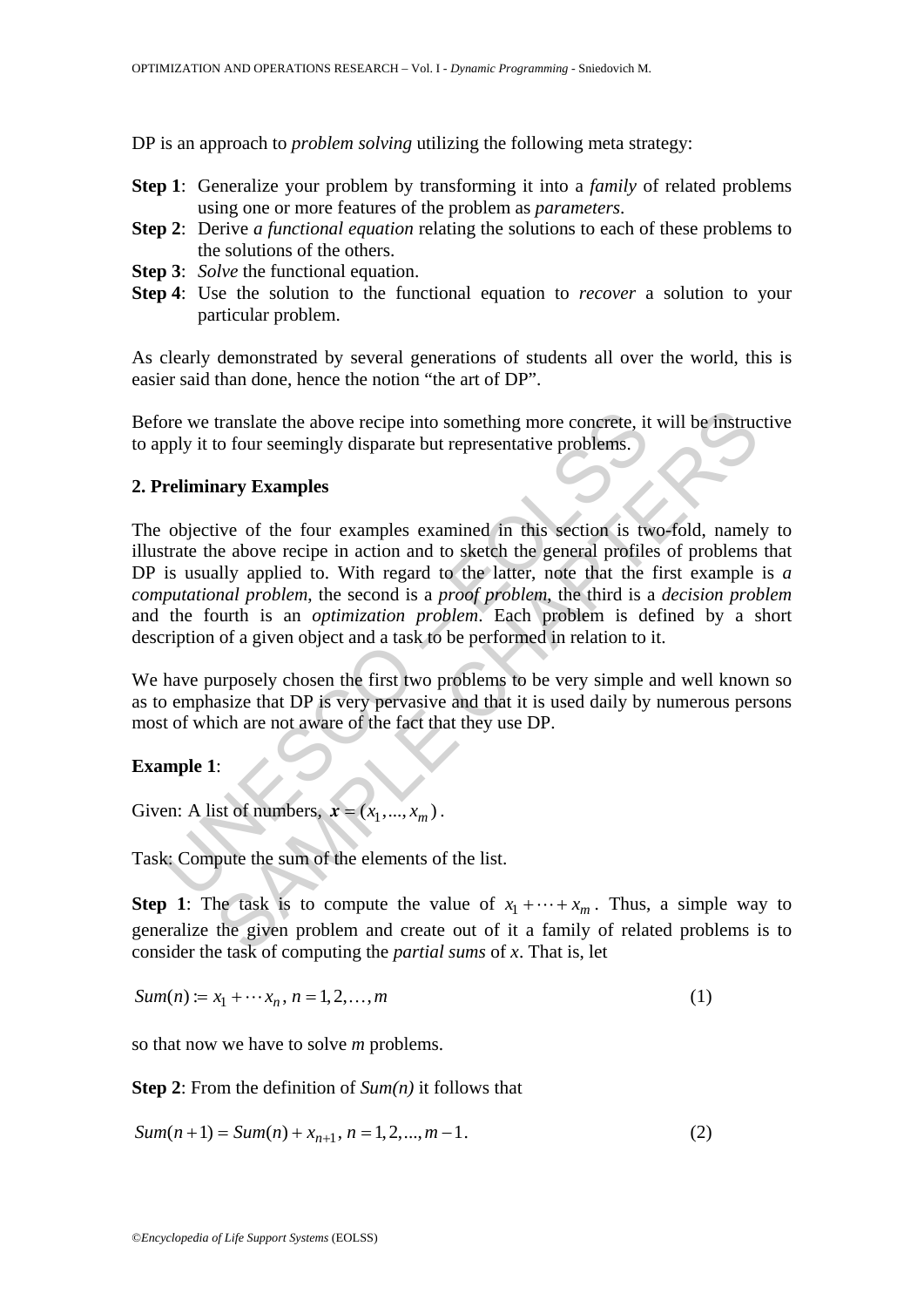This is a typical DP functional equation.

**Step 3**: It is very easy to solve the functional equation: set  $Sum(1) = x_1$  and then compute the right-hand side of (2) for  $n = 2, 3, \dots, m-1$ —in this order.

**Step 4**: The value of interest is Sum(m) and it is obtained as the last item computed in Step 3 of the above procedure. ♦

### **Example 2**:

Given: An arithmetic series  $x_0, x_1, x_2, ...$  such that  $x_0 = a$  and  $x_{i+1} = x_i + d$  for  $j = 0, 1, 2, 3, \ldots$  where *a* and *d* are given numbers.

Task: Prove that  $x_{37} = x_0 + 37d$ .

**Step 1**: We generalize the given problem by rephrasing it as follows: Prove that

 $x_i = a + jd, j = 0, 1, 2, 3, \dots$  (3)

**Step 2**: In this example we are also given the functional equation relating members of the family of problems under consideration, namely:

$$
x_{j+1} = x_j + d, \ j = 0, 1, 2, 3, \dots
$$
 (4)

1. Prove that  $x_{37} = x_0 + 37d$ .<br>
1. We generalize the given problem by rephrasing it as follows:<br>  $= a + jd$ ,  $j = 0, 1, 2, 3, ...$ <br>
2. In this example we are also given the functional equation refamily of problems under consider ve that  $x_{37} = x_0 + 37d$ .<br>
ve that  $x_{37} = x_0 + 37d$ .<br>
generalize the given problem by rephrasing it as follows: Prove that<br> *d*,  $j = 0, 1, 2, 3, ...$ <br>
(3)<br>
this example we are also given the functional equation relating memb **Step 3**: The proof consists of solving the functional Eq. (4) (*by induction* on *j)* showing that the solution satisfies (3). For  $j = 0$  the functional Eq. (4) yields  $x_1 = x_0 + d = a + d$ , so we conclude that the inductive hypothesis (3) is clearly valid for  $j = 0$ . We thus assume that the inductive hypothesis is valid for  $j = 1, 2, 3, ..., m$ , for some  $m > 0$ , and consider  $j = m + 1$ . The functional equation asserts that  $x_{m+1} = x_m + d$ , so utilizing the inductive hypothesis for  $j = m$ , namely  $x_m = a + md$  we obtain  $x_{m+1} = a + md + dx =$  $a + (m + 1)d$ . Hence, the inductive hypothesis is valid for  $j = m + 1$ . It is therefore valid for  $j = 0, 1, 2, 3, \ldots$ 

**Step 4**: From the inductive hypothesis it follows that  $x_{37} = a + 37d$ .

### **Example 3**:

Given: A list  $c = (c_1, ..., c_m)$  of *m* distinct positive integers and a positive integer *C*.

Task: Determine whether there is a list  $\mathbf{x} = (x_1, ..., x_m)$  of *m* non-negative integers such that  $x_1 c_1 + \cdots + x_m c_m = C$ .

**Step 1**: All that needs to be done to generate a family of related problems out of the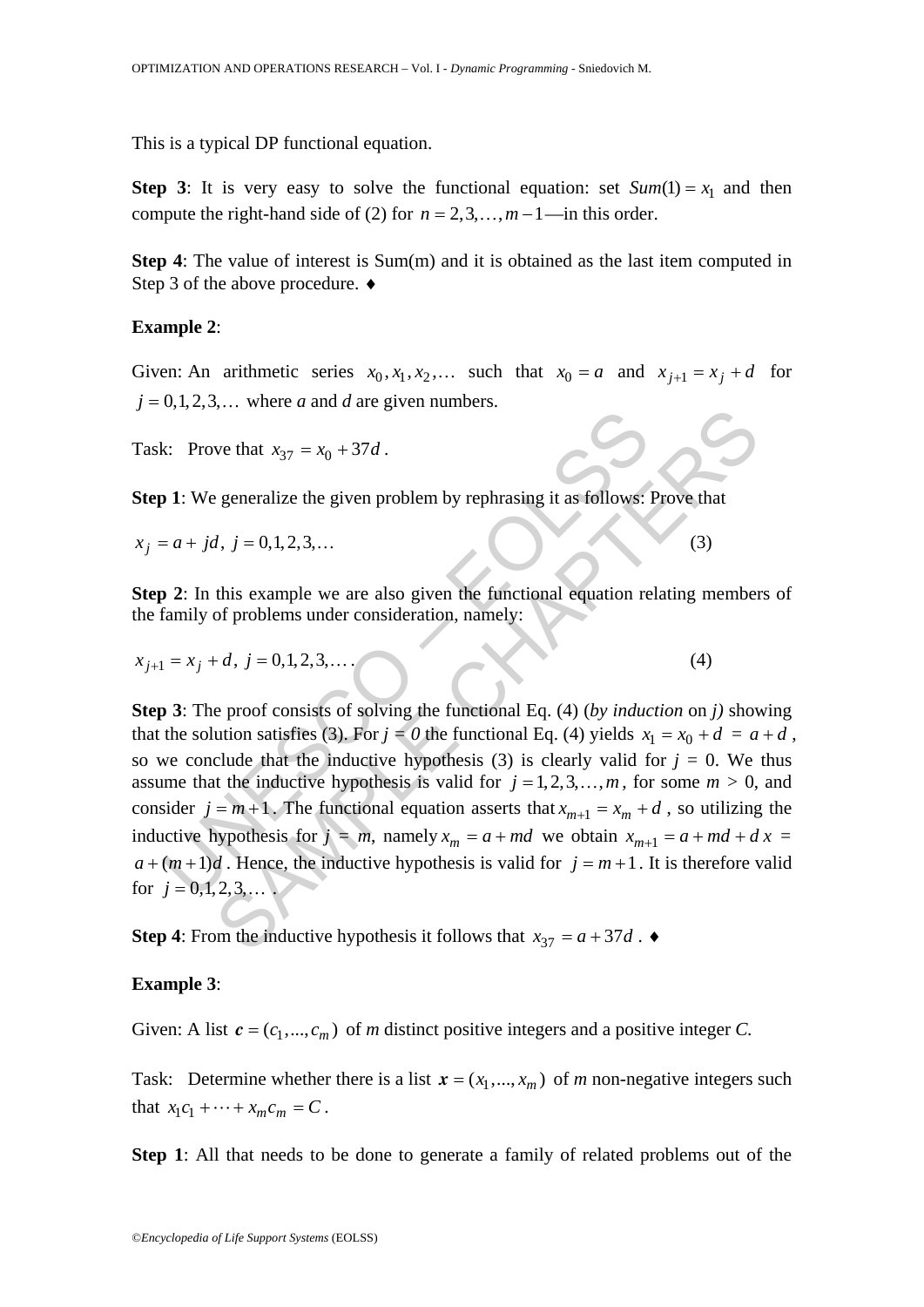given problem is to view the right hand side of the equation, *C,* as a parameter, call it *p*, taking values in the set  $P = \{0,1,2,..., C\}$ . This family of parametric problems can be stated as follows: given the list *c* and some *p* in *P*, determine whether there is there a list of non-negative integers  $\mathbf{x} = (x_1, ..., x_m)$  such that  $x_1 c_1 + \cdots + x_m c_m = p$ .

**Step 2**: Let  $v(p) := y e s$  be the (correct) answer to question for the given value of p. Then it is easy to verify that  $v(0) = "yes"$  and that  $v(p) = "no"$  for all  $0 < p < c(k)$ , where  $c(k) = arg min \{c_i : j = 1, 2, ..., m\}$ . It is also not too difficult to conclude that that if *p* is an element of *P*, then  $v(p) = \gamma e s$  if and only if there is some *j* in  $M := \{1, 2, ..., m\}$  such that  $v(p - c(j)) = "yes"$ . Hence,

$$
v(p) = \begin{cases} \n\text{" yes} & \text{if } p = 0 \\ \n\text{" no" } & \text{if } 0 < p < c(k) \\ \n\text{" yes" } & \text{if } v(p - c(j)) = \text{" yes} \n\end{cases} \quad (5)
$$
\n
$$
\text{otherwise}
$$

This is a typical *DP functional equation* for decision problems.

**Step 3**: Set  $v(0) = v$ – in this order.

**Step 4:** The value of interest is  $V(C)$ , which we obtain in the last iteration of Step 3.  $\bullet$ 

**Example 4**: Shortest path problem (see *Graph and Network Optimization*).

UNESCO – EOLSS to notice is  $h p - \nu$ <br>
samples of  $\mu p - \nu$ <br>
samples of  $\mu p - \nu$ <br>
samples of  $\mu(p - c(j)) = \nu g s^m$  for some  $j \in M$ <br>
so therewise<br>
pical *DP functional equation* for decision problems.<br>
<br>
samples if  $\nu(p)$  for  $p = 1, 2, ...$ <br>
der.<br> Given: A square matrix *t* of non-negative numbers representing the direct travel times between *m* cities and a pair of cities (*s,d).* Note that *t*(*i,j*) denotes the travel time from city *i* to city *j* along the direct link between these to cities. It is assumed that there is exactly one direct link between any pair of cities.

Task: Compute the length of the shortest (time-wise) path from city *s* to city *d* as well as the shortest path itself.

Note: it is convenient to let  $t(j, j) = \infty$  for all *j* in *M*, where *M* is the set of cities.

**Step 1:** Let  $j = 1, 2, \dots, m$  be the index representing the cities under consideration and with no loss of generality assume that the objective is to go from city *s=1* to city *d=m*. It is also assumed that the duration of a tour is additive: that is the travel time from city *A* to city *C* via city *B* is equal to  $t(A, B) + t(B, C)$ .

One simple way to generate a family of related problems out of this problem is to view the destination city, *d*, as a parameter taking values in the set  $M = \{1, 2, ..., m\}$ . The parametric problem is then: what is the length of the shortest path from city *1* to city *j,* for any *j in M ?* There are *m* such problems to solve.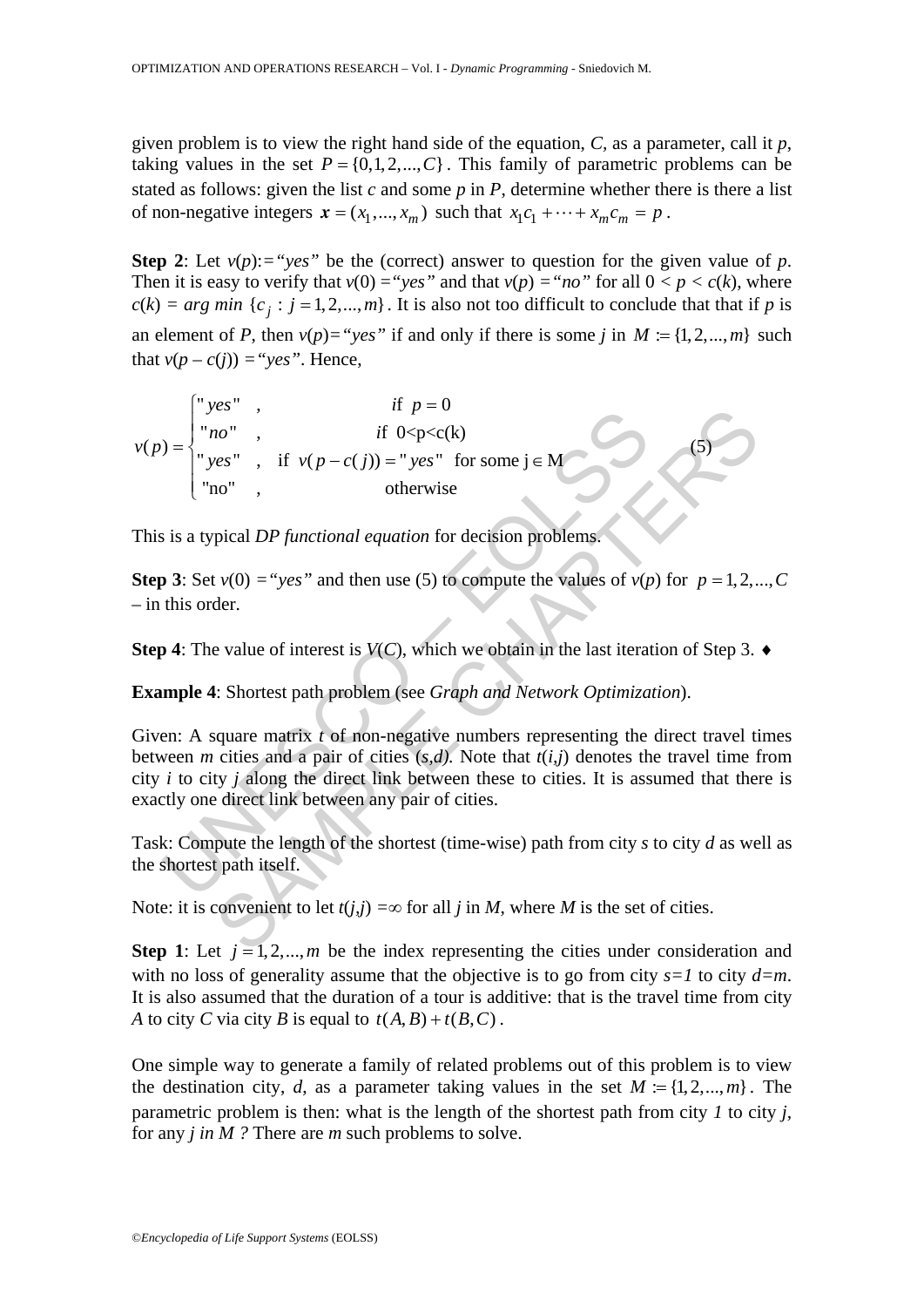**Step 2**: Let *f*(*j*) denote the length of the shortest path from city *1* to city *j*. Then clearly, by definition  $f(1) = 0$ . Furthermore, it is not too difficult to verify that for any city *j* other than *1* we have

$$
f(j) = t(i, j) + f(i)
$$
\n<sup>(6)</sup>

for some city *i* in *M* such that  $i \neq j$ .

This is so because by definition  $f(j)$  is the length of some path from city *1* to city *j*. Hence, for  $i \neq j$  the value of  $f(j)$  must be equal to the sum of two travel times associated with some city  $i \neq j$ : the travel time from city *l* to city *i* and the travel time from the city *i* to city *j*. But clearly in order to make the sum as small as possible, it is necessary to go from city *1* to city *i* along the shortest path.

For the same reason, it is also clear that city *i* will satisfy (6) if and only if it will yield the smallest possible value (over all cities other than *j*) for the right-hand of (6). Hence,

$$
f(j) = \min_{i \neq j} \{t(i, j) + f(i)\}, 1 \leq j \leq m.
$$
 (7)

This is a typical *DP functional equation* for optimization problems.

o from city *I* to city *i* along the shortest path.<br>
the same reason, it is also clear that city *i* will satisfy (6) if and<br>
smallest possible value (over all cities other than *j*) for the right-ha<br>  $y = \min_i \{t(i, j) + f(i)\},$ city *I* to city *i* along the shortest path.<br>
me reason, it is also clear that city *i* will satisfy (6) if and only if it will y th possible value (over all cities other than *j*) for the right-hand of (6). Hen  $\{t(i,j) +$ **Step 3**: Solving this equation can be tricky because there is no apparent order in which the values of  $f(j)$  can be computed. Suffice it to say, however, that in some cases the solution procedure is simple. For example, in some cases it is easy to label the cities in such a way that an optimal tour is always "increasing" in the sense that if *j* is a successor of node *i* on the optimal path then  $I \leq j$ . In such cases (7) can be simplified to

$$
f(j) = \min_{i < j} \{ t(i, j) + f(i) \}, i \leq j \leq m. \tag{8}
$$

To solve the functional equation, set  $f(1) = 0$  and then use (8) to determine the value of *f*(*j*) for  $j = 2, 3, ..., m$ —in this order.

**Step 4:** The problem of interest is associated with  $j = m$  so to determine the length of the shortest path we have to determine the value of  $f(m)$ . Furthermore, we also have to determine the shortest tour itself. The Recovery of optimal solutions will be examined in the discussion on DP algorithms.

As illustrated by these examples, DP is indeed a "general purpose" approach to problem solving. Henceforth we shall focus on its usage as an *optimization method*, namely a method for solving optimization problems. Furthermore, it will be convenient to consider first optimization problems of the following form:

$$
z^* := \operatorname{opt}_{\mathbf{x} \in \Omega} q(\mathbf{x}) \quad , \quad \Omega \subseteq \mathbf{D}^k \tag{9}
$$

where  $\Omega$  is a real valued function on some non-empty finite set  $D$ .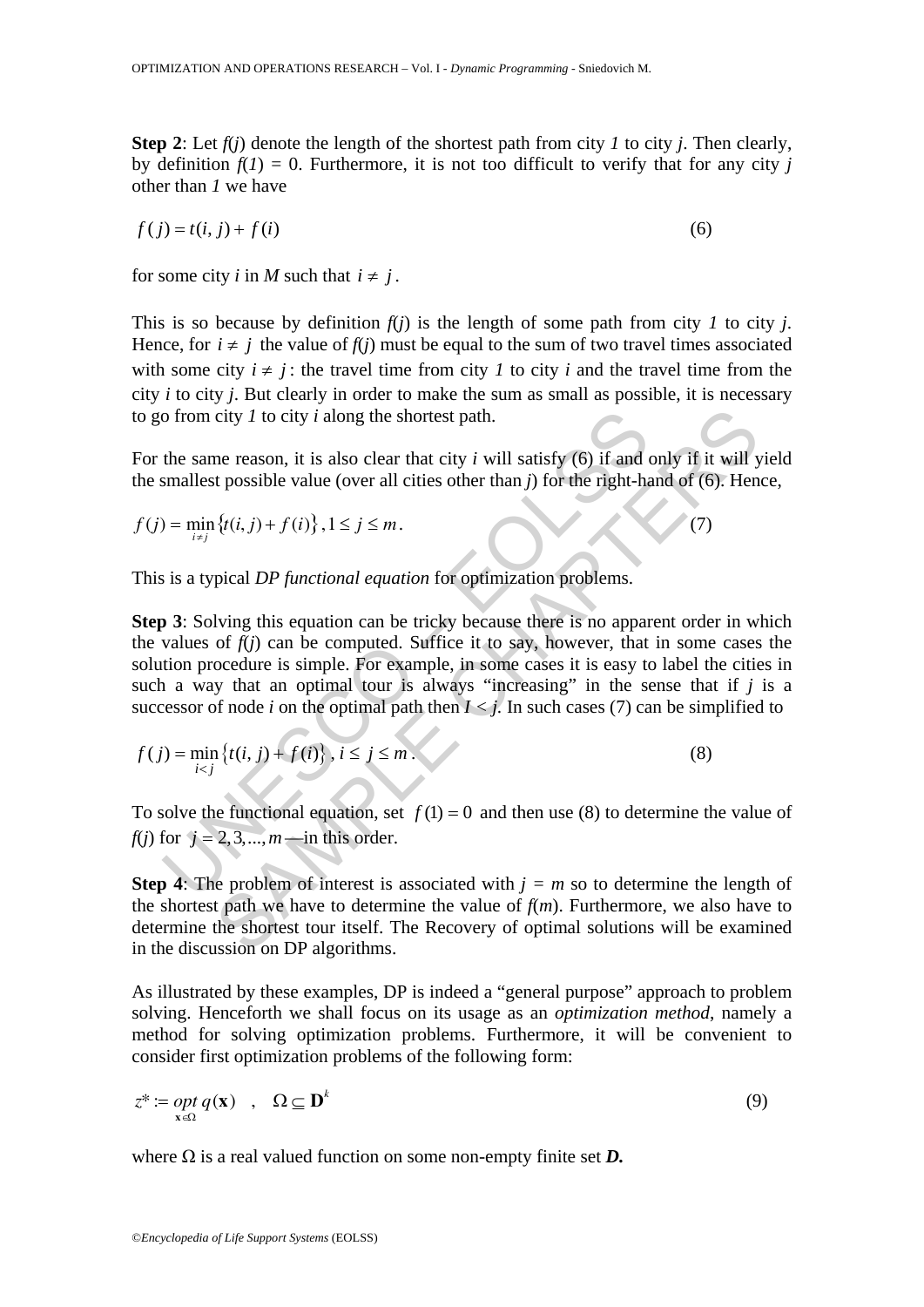- -
- -
- -

# TO ACCESS ALL THE **42 PAGES** OF THIS CHAPTER, Visit: [http://www.eolss.net/Eolss-sampleAllChapter.aspx](https://www.eolss.net/ebooklib/sc_cart.aspx?File=E6-05-01-04)

#### **Bibliography**

Bellman R. (1957). *Dynamic Programming*, Princeton, NJ: Princeton University Press. [Bellman's first book on dynamic programming.]

Bellman R. (1984). *Eye of the Hurricane: An Autobiography*, Singapore: World Scientific. [Bellman's autobiography with many anecdotes on the history and development of dynamic programming.]

man R. (1984). *Eye of the Hurricane: An Autobiography*, Singapore: World<br>biography with many anecdotes on the history and development of dynamic processes D.P. and Tsitsiklis J.N. (1996). *Neuro-Dynamic Programming*, B<br>el (1984). Eye of the Hurricane: An Autobiography, Singapore: World Scientific. [Bellny with many anecdotes on the history and development of dynamic programming.]<br>P. and Tsitsikis J.N. (1996). Neuro-Dynamic Programming. Bel Bertsekas D.P. and Tsitsiklis J.N. (1996). *Neuro-Dynamic Programming*, Belmont, MA: Athena Scientific. [This book describes an approximation method based on neural networks and dynamic programming with applications to complex problems of planning, optimal decision making, and intelligent control.]

Brown T.A. and Strauch R.E. (1965). Dynamic programming in multiplicative lattices, *Journal of Mathematical Analysis and Applications* **12**, 364–370. [An outline of a dynamic programming approach to the solution of preference order sequential decision processes.]

Denardo E.V. (1968). Contraction mappings in the theory of dynamic programming*, SIAM Review* **9**, 165–177. [A formal exposition of the use of contraction mappings in the solution of functional equation of dynamic programming associated with non-truncated sequential decision processes.]

Ibaraki T. (1987). *Enumerative Approaches to Combinatorial Optimization*, Basel, Switzerland: J.C. Baltzer AG. [An extensive analysis of dynamic programming as a combinatorial optimization method, including a comparison with branch and bound.]

Mitten L.G. (1964). Composition principles for synthesis of optimal multistage processes, *Operations Research* **12**, 414–424. [An approach to dynamic programming based on monotonicity properties of the objective function.]

Ross S.M. (1983). *Introduction to Stochastic Dynamic Programming*, New York: Academic Press. [An introduction to the use of dynamic programming in the context of stochastic sequential decision processes.]

Sniedovich M. (1992). *Dynamic Programming*, New York: Marcel Dekker. [Modern interpretation of Bellman's conception of dynamic programming, including the principle of optimality.]

Verdu S. and Poor H.V. (1987). Abstract dynamic programming models under commutativity conditions, *SIAM Journal of Control and Optimization* **25**(4), 990–1006. [Analysis of a dynamic programming approach to problems that are not optimization problems.]

#### **Biographical Sketch**

**Moshe Sniedovich** is an operations research scholar with research and teaching interests in dynamic programming, global optimization, interactive computing and modeling and the OR/WWW interface. He was born in Israel in 1945, where after completing his military service, he obtained a degree in Agricultural Engineering (Technion, 1968). He then worked for four years as a National Planning Engineer in the Ministry of Agriculture before commencing his Ph.D. studies at the University of Arizona. Upon completing his Ph.D. (1976), he spent one year at Princeton University and two years at the IBM Thomas J. Watson Research Center as a Post Doc. He then worked for ten years at the CSIR in Pretoria, South Africa. In 1989 he joined the Department of Mathematics at the University of Melbourne, Australia.